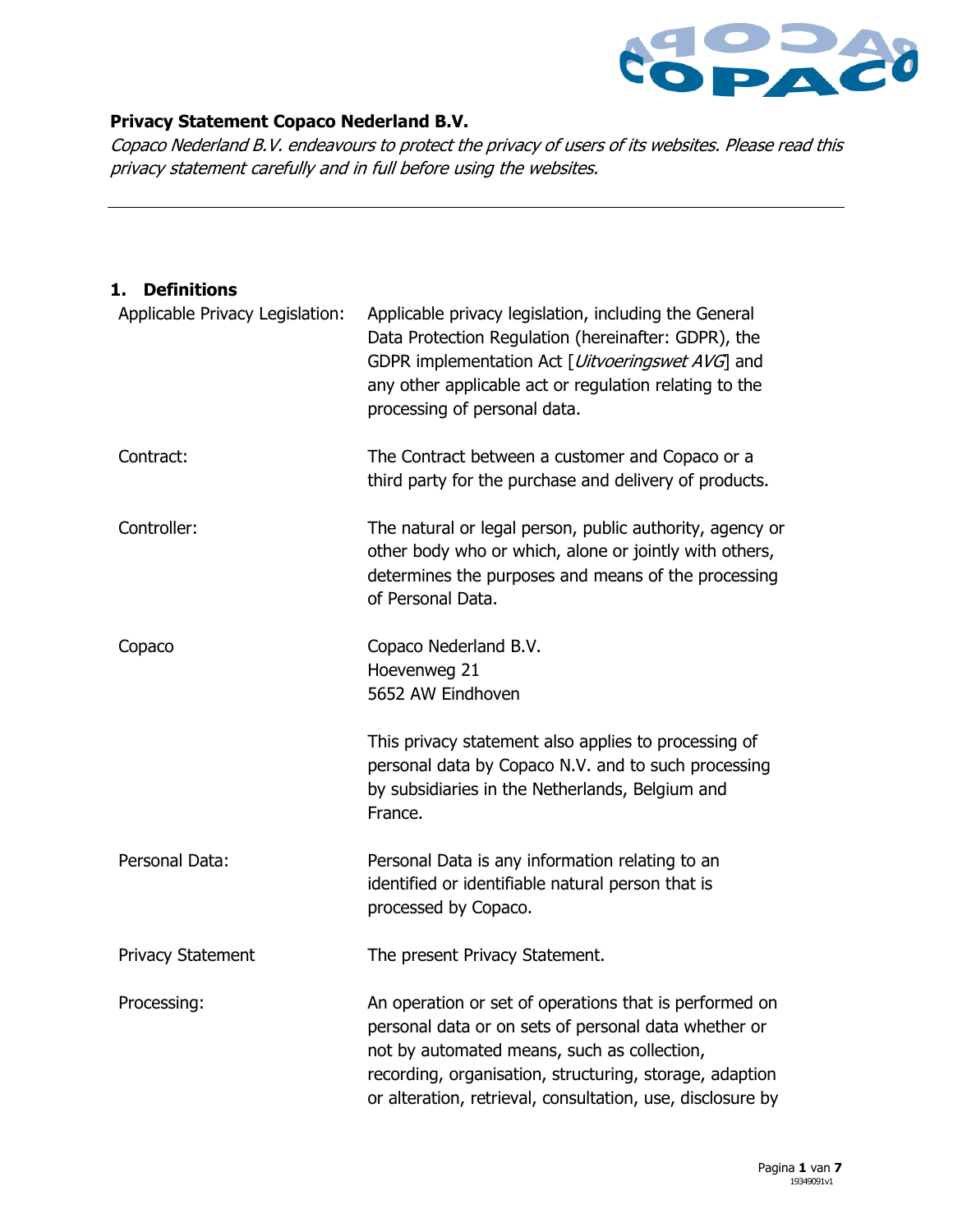

transmission, dissemination or otherwise making available, alignment or combination, restriction, erasure or destruction.

| Processor:       | The person who processes Personal Data on behalf of<br>the Controller, without being subject to his direct<br>authority. |
|------------------|--------------------------------------------------------------------------------------------------------------------------|
| Website Visitor: | The person who uses the Websites of Copaco.                                                                              |
| Website:         | All the websites of Copaco.                                                                                              |

### **2. Scope Privacy Statement**

- 2.1. This Privacy Statement applies to every use of the Website and governs the processing of Personal Data via the Website.
- 2.2. The Website may include references to third-party websites (hyperlinks, banners or buttons, for example). Copaco is not responsible for the compliance by these third parties with the Applicable Privacy Legislation.

#### **3. Processing of Personal Data**

- 3.1. Copaco may collect your Personal Data from various sources, such as: directly from you, from other users, from resellers and distributors, from our suppliers, from our service providers, from third-party information providers, from our subsidiaries and through the operation of the Website.
- 3.2. Copaco may collect the following Personal Data:
	- Name and address details
	- Information about the order (purchase information and history)
	- Email address
	- Username and password
	- IP address
	- Payment details
	- Phone number
	- Location details
	- MAC address
	- Curriculum Vitae (in case of job applications)
	- A combination of your username and password, used to access our Website
	- Other information provided by you via our contact form.
- 3.3. Copaco will process the Personal Data only in accordance with the Applicable Privacy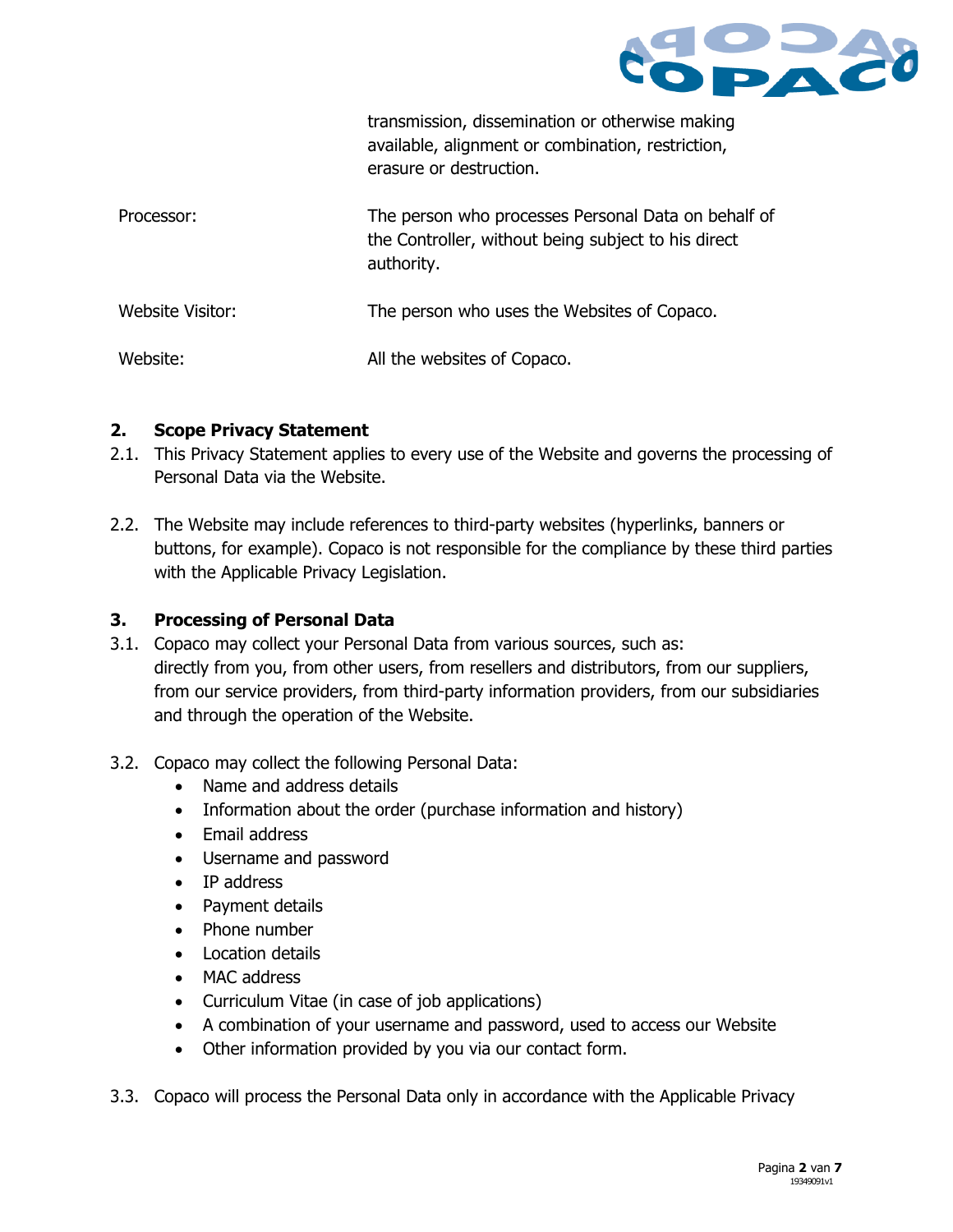

Legislation.

3.4. Copaco will only use your Personal Data as described in this Privacy Statement.

# **4. Purposes and legal grounds for processing**

- 4.1. Copaco collects and processes your Personal Data solely for the purposes specified below:
	- a. **Performance of a Contract**: The processing is necessary for the performance of the Contract with you. When you place an order, your Personal Data will be processed by Copaco for the purpose of performing the Contract. This includes processing orders and the handling of payments, delivering products and collecting outstanding receivables. No Personal Data will be processed other than strictly necessary for the performance of the Contract (Article 6(1)(b)GDPR).
	- b. **Communication**: Your Personal Data will be used to communicate with you about your order and to inform you of matters that are important for your account and/or use of the Website and the handling of any complaints. If you create an account on the Website, we will keep the Personal Data so that you do not have to enter it every time. This Processing of Personal Data is necessary for the performance of a Contract (Article 6(1)(b) GDPR) and/or for purposes of a legitimate interest of Copaco, which is to conduct its regular business (Article 6(1)(f) GDPR).
	- c. **Marketing Purposes**: Your Personal Data may be used for the purpose of sending out Copaco's newsletter, if you have registered for it. To approach you via email for marketing purposes of Copaco, Copaco always requests your prior consent, unless it concerns offers about products similar to those that you have ordered. You always have the option to unsubscribe from mailings. This Processing of Personal Data is based on consent (Article 6(1)(a) GDPR) or is necessary for Copaco to carry out marketing activities (Article 6(1)(f) GDPR).
	- d. **Customer Service**: If you use Copaco's customer service, your Personal Data may be used to provide you with customer service. This Processing of your Personal Data is necessary for the purpose of the legitimate interest of Copaco (Article  $6(1)(f)$ ) GDPR).
	- e. **Training courses and events**: Your Personal Data will be used if you have registered to participate in training courses or events organised by Copaco or third parties engaged by Copaco. This Processing of Personal Data is based on consent (Article 6(1)(a) GDPR) or is necessary for Copaco for the performance of the Contract you have with Copaco for following a training or participating in an event (Article 6(1)(a) GDPR).
	- f. **HR activities:** Your Personal Data may be processed if you respond to a vacancy. This data is also used for communication purposes about (current) applications. This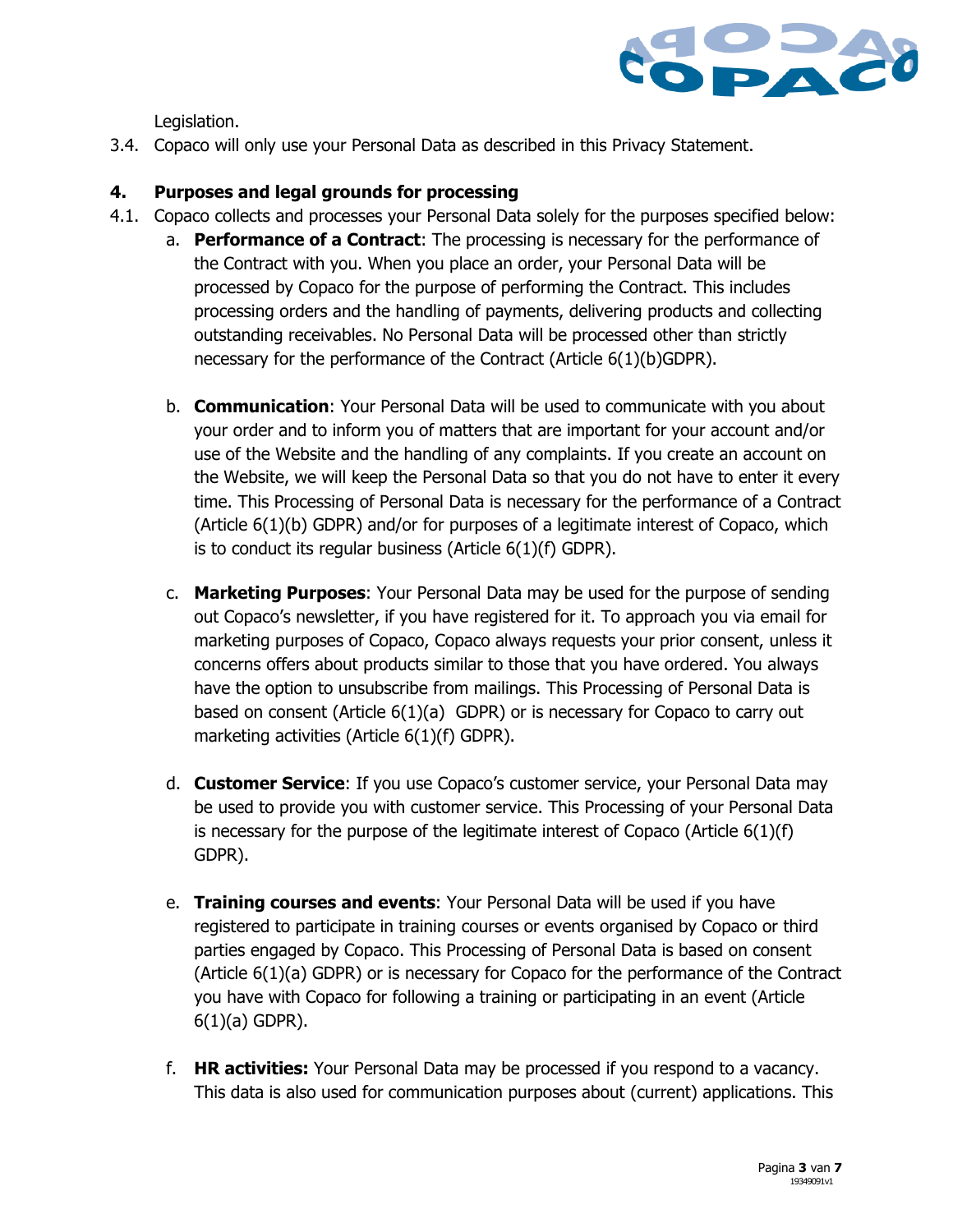

Processing of your Personal Data is necessary for the purposes of the legitimate interest of Copaco (Article 6(1)(f) GDPR).

# **5. Processing of personal data by third parties**

- 5.1. Copaco only discloses your Personal Data with third parties, after it has made agreements with these third parties about the processing of Personal Data. In this way, Copaco ensures that the Processors take appropriate technical measures, treat the Personal Data confidentially and guarantee the rights of Website users.
- 5.2. Copaco may share your Personal Data with its subsidiaries. Copaco may also share your Personal Data with other business units that also offer products or services under the Copaco brand or one of our other brands, as well as vendors and suppliers, resellers, credit insurers, banks / payment service providers and carriers. Our subsidiaries and business units will use your Personal Data in a manner consistent with this Privacy Statement.
- 5.3. Applying for vacancies via LinkedIn or Indeed:
	- 5.3.1. Applying from your LinkedIn account:
		- If you are busy and want to apply at lightning speed, you can do so within 10 seconds. If you press the "apply via LinkedIn" button, you give LinkedIn permission to send your data to us. The entry fields will then be completed immediately with the exception of your telephone number. However, LinkedIn sends us more! And it is important that you know so. Your photo, your headline, your summary of your profile are shared. Rather than your CV, LinkedIn sends us a PDF of almost your full LinkedIn account (more precisely: location, skills, experience and training). LinkedIn also sends the URL of your LinkedIn account. Very handy and "with it", but if you want more control over what you share with us, it is better to apply in the usual way. That will take you a maximum of 1 minute.
		- 5.3.2. Applying from your Indeed account:

If you are busy and want to apply at lightning speed, you can do so within 10 seconds. If you press the "apply via Indeed" button, you give Indeed permission to send your data to us. The entry fields will then be completed immediately with the exception of your telephone number. However, Indeed sends us more! And it is important that you know so. Your photo, your current position and CV are shared. Handy, but if you want more control over what you share with us, it is better to apply in the usual way. That will take you a maximum of 1 minute.

### **6. Security**

6.1. Copaco takes appropriate organisational and technical security measures to protect your Personal Data and to prevent misuse, loss or alteration thereof.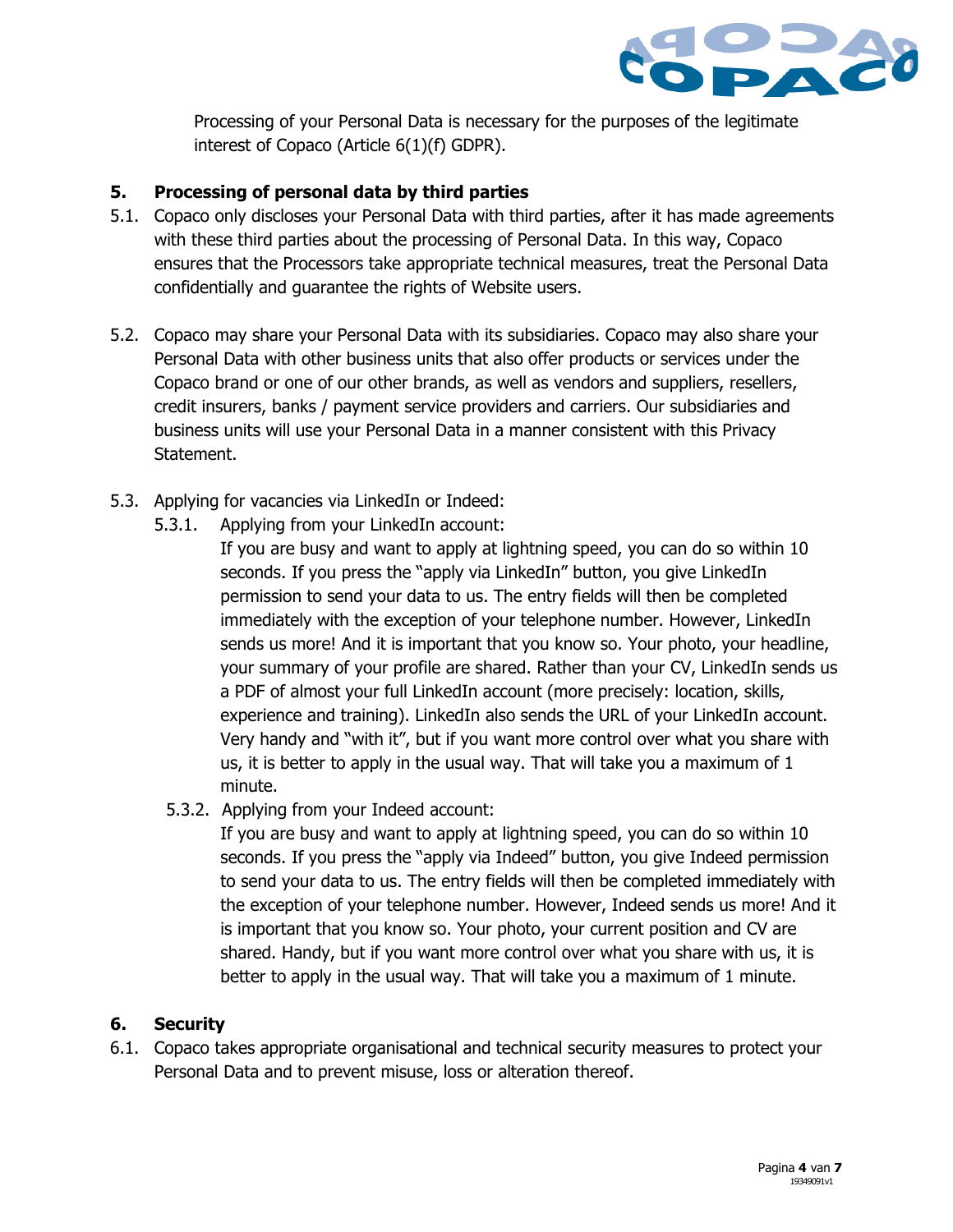

6.2. Copaco stores your Personal Data on servers in the European Economic Area (EEA). If and insofar as Copaco stores Personal Data with parties in countries that do not have an adequate level of protection, it will agree with these parties standard data protection provisions as set by the European Commission. A copy of the agreed standard provisions is available on request from: compliance@copaco.com.

### **7. Retention Periods**

- 7.1. Copaco does not store your Personal Data any longer than strictly necessary for the purposes for which it collects the Personal Data or, if relevant, for the minimal fiscal retention period. If you have any questions about the retention periods, you can contact Copaco's compliance officer by sending an email to the following address: [compliance@copaco.com.](mailto:compliance@copaco.com)
- 7.2. You may request Copaco to delete your Personal Data earlier. If the Personal Data is no longer required for the purposes for which Copaco collected it or otherwise processed the Personal Data, Copaco will remove the Personal Data.

# **8. Cookies**

- 8.1. Copaco uses cookies to ensure that the Website functions properly.
- 8.2. Cookies are small pieces of information that are stored by the browser on the computer of the Website Visitor. Copaco uses different types of cookies for different purposes.
	- ➢ **Functional cookies**: Cookies that are necessary for the Website to function properly, including cookies that are necessary to create an account.
	- ➢ **Analytical cookies**: Cookies that ensure that insight can be gained into how Website Visitors use (parts of) the Website, so that Copaco can improve the Website and that it fits as well as possible with what Website Visitors find interesting and important. Copaco does not use the data obtained from these cookies to study the use of the Website at an individual level, but only at an aggregated level.
	- ➢ **Tracking cookies:** These cookies allow us to recognise repeat visitors to our websites. By comparing an anonymous, randomly generated identification, a tracking cookie keeps track of where users of our websites come from, which search engine they use, which link they click on, which keywords they use and where they are located when opening the website. Tracking this information allows Copaco to improve the Website.
- 8.3. The list of all tracking and analytical cookies used is described in our Cookie Statement.
- 8.4. To the extent required by law, Copaco will request the unambiguous prior consent of the Website Visitor via the cookie pop-up. Functional cookies necessary for the proper operation of the Website do not require prior written consent from the Website Visitor.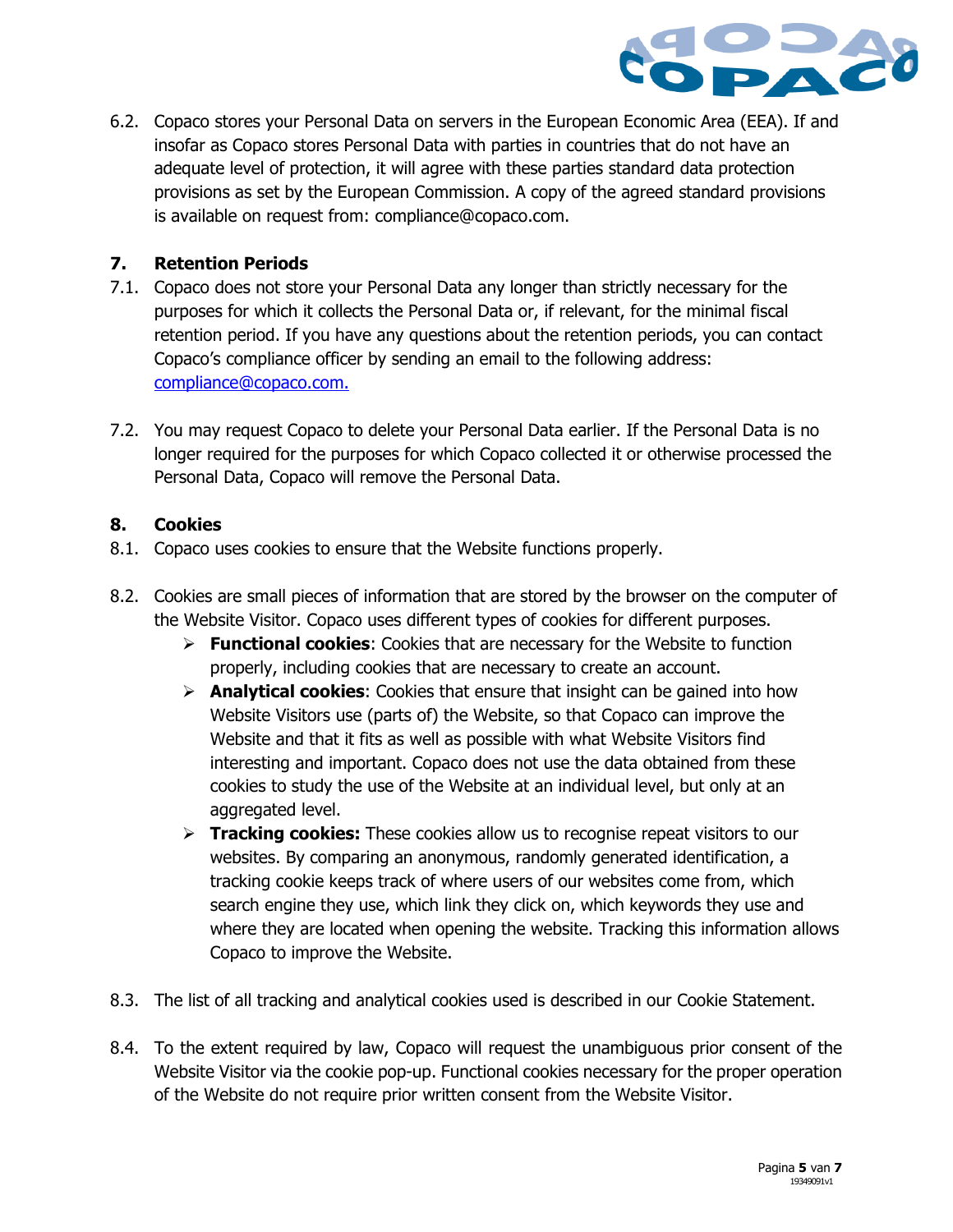

- 8.5. A distinction can be made between cookies that are used per session (created each time you visit a website and expiring when you leave it) and cookies that are stored on your device for a certain period of time (ranging from a few hours to a year or more) and will not be removed when the browser is closed. Copaco's software is designed in such a way that these cookies cannot be used for other purposes. Cookies do not affect the Website Visitor's system or damage the files of the Website Visitor.
- 8.6. If you do not want cookies to be placed on your computer at all, you can adjust the browser settings so that you receive a warning before cookies are placed. You can also adjust the settings so that your browser refuses all cookies or only cookies from third parties. You can also remove the cookies that are already on your computer. Consult the manual of your browser to adjust the settings.

### **9. Your data protection rights**

We would like to point out that you have the following rights:

- a. If you wish to access, correct, update or delete your Personal Data, you can request this at any time by contacting us using the contact details provided at the bottom of this text;
- b. In addition, you can object against the processing of your Personal Data, ask us to restrict the processing of your Personal Data or request the transfer of your Personal Data. You can exercise these rights by contacting us using the contact details provided at the bottom of this text;
- c. You have the right to unsubscribe from marketing communications at any time. You can exercise this right by clicking on the unsubscribe or opt-out link in the marketing emails we send to you. If you wish to unsubscribe from other marketing forms (such as postal marketing or telemarketing) please contact us using the contact details provided at the bottom of this text;
- d. If we have collected and processed your Personal Data with your consent, you can withdraw your consent at any time. Withdrawing your consent does not affect the lawfulness of any processing we performed prior to your withdrawal. Nor does it affect the processing of your Personal Data that is performed on legal grounds for processing other than consent;
- e. You have the right to lodge a complaint with a data protection authority about our collection and use of your Personal Data. For more information, please contact the Dutch Data Protection Authority.

We respond to all requests we receive from individuals who wish to exercise their data protection rights under applicable data protection laws.